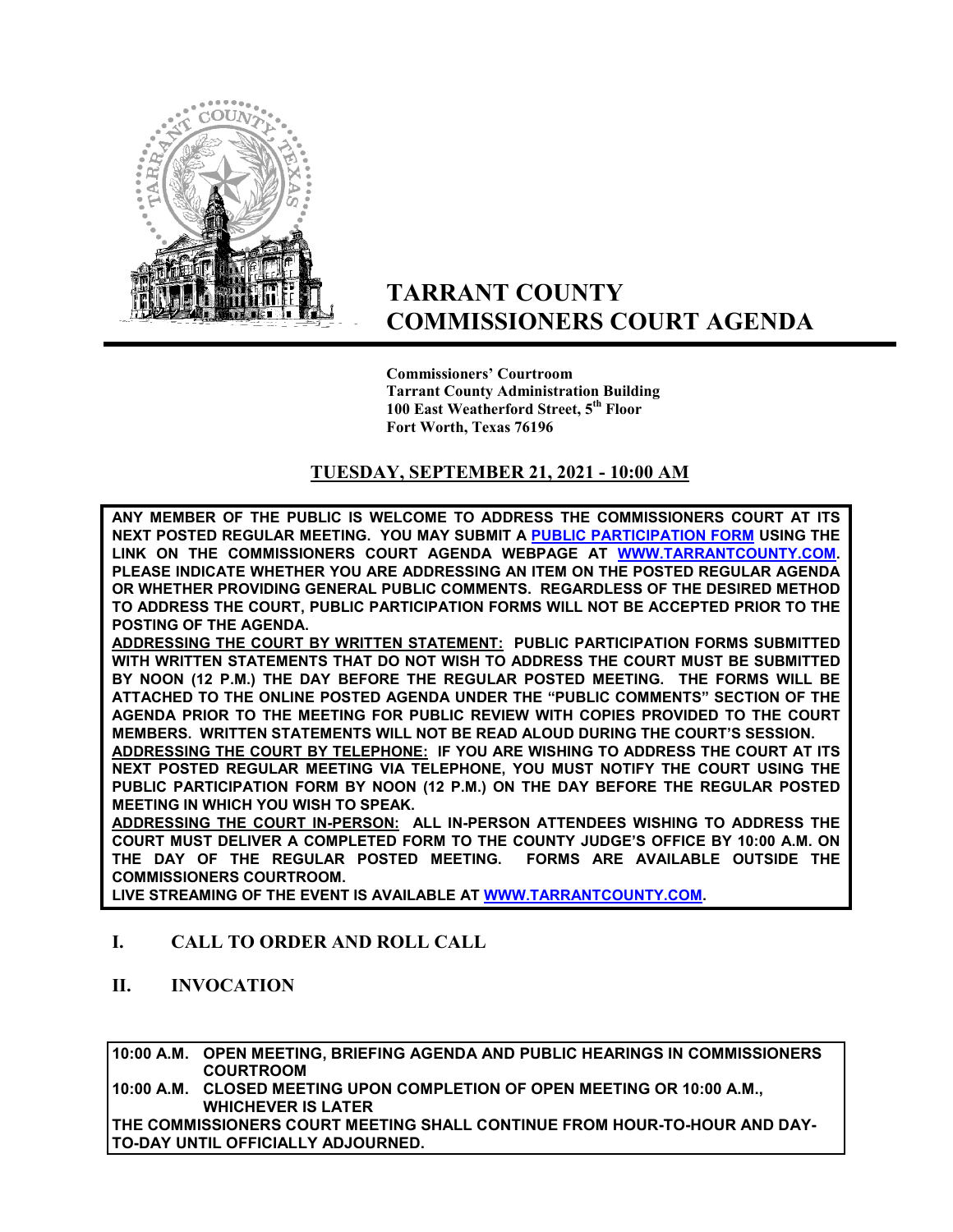Page 2

- **III. PLEDGES OF ALLEGIANCE TO THE UNITED STATES AND THE STATE OF TEXAS**
- **IV. AGENDA ANNOUNCEMENTS**
- **V. APPROVAL OF THE MINUTES** 
	- **A. Minutes for Regular Meeting of September 14, 2021**

### **VI. PROCLAMATIONS, RESOLUTIONS AND PRESENTATIONS**

 **A. Employee Recognition (Judge Whitley)**

### **VII. CONSENT AGENDA**

**All items with asterisks (\*\*) are a part of the Consent Agenda. Public hearing and review are held collectively unless opposition is presented, in which case the contested item will be heard separately.** 

#### **VIII. PUBLIC HEARINGS**

- **A. Public Hearing To Consider Salaries of Certain Elected County and Precinct Officers Contained within Tarrant County Government's Fiscal Year 2022 Budget**
	- a) Conduct Public Hearing
- **B. Public Hearing To Consider Tarrant County Government's Fiscal Year 2022 Budget**
	- a) Conduct Public Hearing
- **C. \*\* Request for Public Hearing Tuesday, September 28, 2021, 10:00 A.M. To Consider the Annual Plan for the Preservation and Restoration of the Records Archive (County Clerk)**
- **D. \*\* Request for Public Hearing Tuesday, September 28, 2021, 10:00 A.M. To Consider the Annual Plan for the Preservation and Restoration of the Records Archive (District Clerk)**

#### **IX. REPORTS AND BUSINESS**

#### **A. Administrator (G.K. Maenius)**

- 1. Approval of Compensation, Expenses and Allowances for Certain Elected County and Precinct Officers for Fiscal Year 2022
- 2. Approval of Tarrant County Government's Budget for Fiscal Year 2022
- 3. Discussion, and Possible Action, Concerning Activities Associated with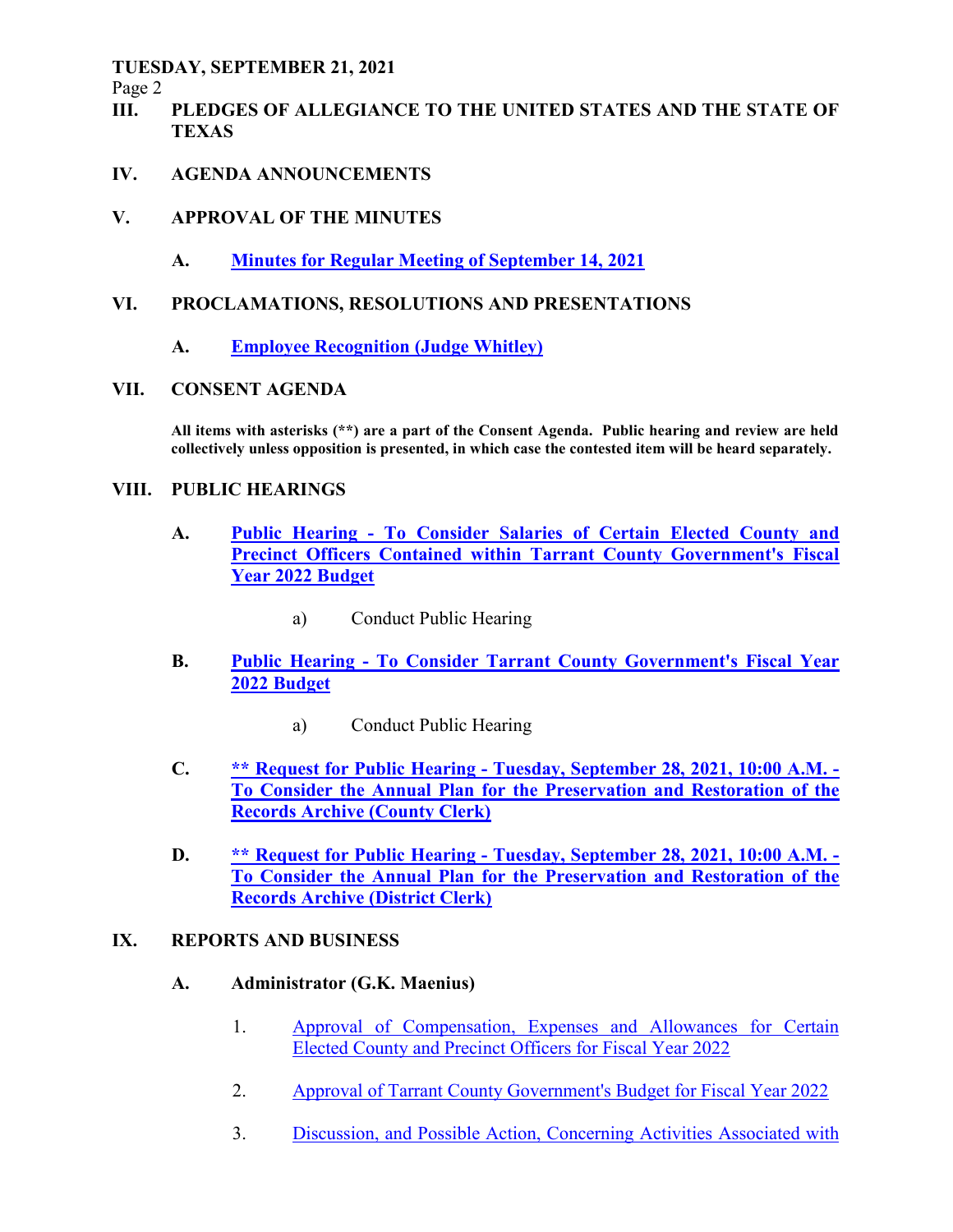Page 3

the Impact of the Coronavirus (COVID-19) on Tarrant County Citizens, Businesses and County Government Operations

- 4. Approval of a Tax Abatement Agreement between Tarrant County and Rivian Automotive, LLC, or an Affiliate
- 5. Approval of a Lease Agreement between Healthcare Realty Services, Inc. and Acclaim Physician Group, Inc. for Space Located at 1250 8th Avenue, Suite 600, Fort Worth, Texas, for the Tarrant County Hospital **District**
- 6. Approval of a Professional Services Agreement between Tarrant County and Project Mediation Pros, LLC to Provide Basic Mediation Training **Services**
- 7. \*\* Rescind Court Order No. 135151 and Approve Sale of Foreclosure Properties Located at 2502 W Jefferson Street, 2506 W Jefferson Street, 2520 W Jefferson Street, and 2580 W Jefferson Street, Held in Trust by the Arlington Independent School District at Below Market Value, Judgment or Taxes Due
- 8. \*\* Approval of Interlocal Agreements between Tarrant County and the Cities of Colleyville, Euless, Grapevine, Haltom City, Hurst, Keller, North Richland Hills, Richland Hills, Southlake, Watauga and Westlake for COVID-19 Vaccination Support Services
- 9. \*\* Acceptance of the DR-4466-0007 Texas Division of Emergency Management Sub-Grant Award for Tarrant County Flood and Master Drainage Study
- 10. \*\* Approval of Medical Examiner's Office Bad Debt Write-Off
- 11. \*\* Receive and File the 2019 Consolidated Annual Performance Evaluation Report - Community Development
- 12. \*\* Receive and File the Notification of Deobligation and Termination of CDBG-CV TERAP Contract 70200001044 from the Texas Department of Housing and Community Affairs - Community Development
- 13. \*\* Approval of Agreement between Tarrant County and SafeHaven of Tarrant County for the Provision of Educational Services to Youth - Community Development
- 14. \*\* Approval of the Program Year 2021 Emergency Solutions Grant Program Agreement between Tarrant County and ACH Child and Family Services for the Provision of Emergency Shelter Operations Expenses - Community Development
- 15. \*\* Approval of the Program Year 2021 Emergency Solutions Grant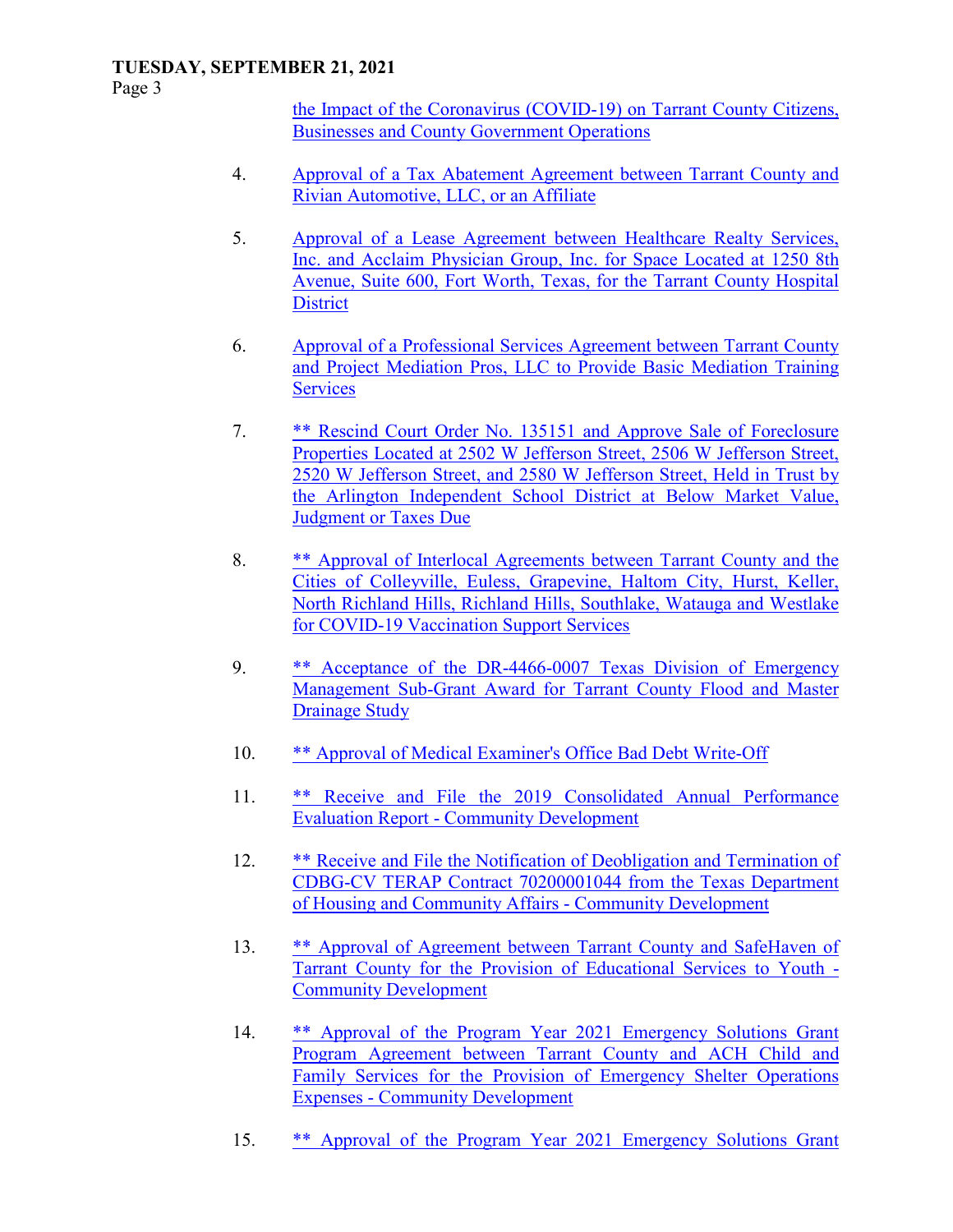Page 4

Program Agreement between Tarrant County and Arlington Life Shelter for the Provision of Emergency Shelter Operations Expenses - Community Development

- 16. \*\* Approval of the Program Year 2021 Emergency Solutions Grant Program Agreement between Tarrant County and Center for Transforming Lives for the Provision of Emergency Shelter Operations Expenses - Community Development
- 17. \*\* Approval of One Fiscal Year 2021-2022 Health Resources and Services Administration Ryan White Part D Subrecipient Contract Renewal with Tarrant County Hospital District – HIV Administrative **Agency**
- 18. \*\* Approval of One Fiscal Year 2021-2022 Housing Opportunities for Persons with AIDS Subrecipient Contract Renewal with The Salvation Army – Mabee Social Services Center – HIV Administrative Agency
- 19. \*\* Approval of Three Fiscal Year 2021-2022 HIV Health and Social Services Subrecipient Contract Renewals with Tarrant County Hospital District, Tarrant County Preventive Medicine Clinic, and Tarrant County Samaritan Housing, Inc – HIV Administrative Agency
- 20. \*\* Approval of Amendment No. 2 of the Fiscal Year 2021-2022 Health Resources and Services Administration Ryan White Treatment Extension Act Part A Notice of Award – HIV Administrative Agency
- 21. \*\* Approval of HAP Contracts and/or Contract Amendments between Landlords and Tarrant County, d/b/a Tarrant County Housing Assistance **Office**
- 22. \*\* Approval of a Computer-Related Training/Travel Request
- 23. \*\* Approval of Out-of-State Travel Requests
- 24. \*\* Receive and File Briefing Agenda
- **B. Auditor (Renee Tidwell)** 
	- 1. \*\* Receive and File the Auditor's Report of the Exit Review for the Criminal District Attorney Business Manager
- **C. Budget and Risk Management (Helen Giese)** 
	- 1. Approval to Utilize Employee Group Insurance Benefits Fund Excess Cash to Replenish the Self-Insurance Workers' Compensation Fund
	- 2. \*\* Approval of Fiscal Year 2021 Appropriation Adjustments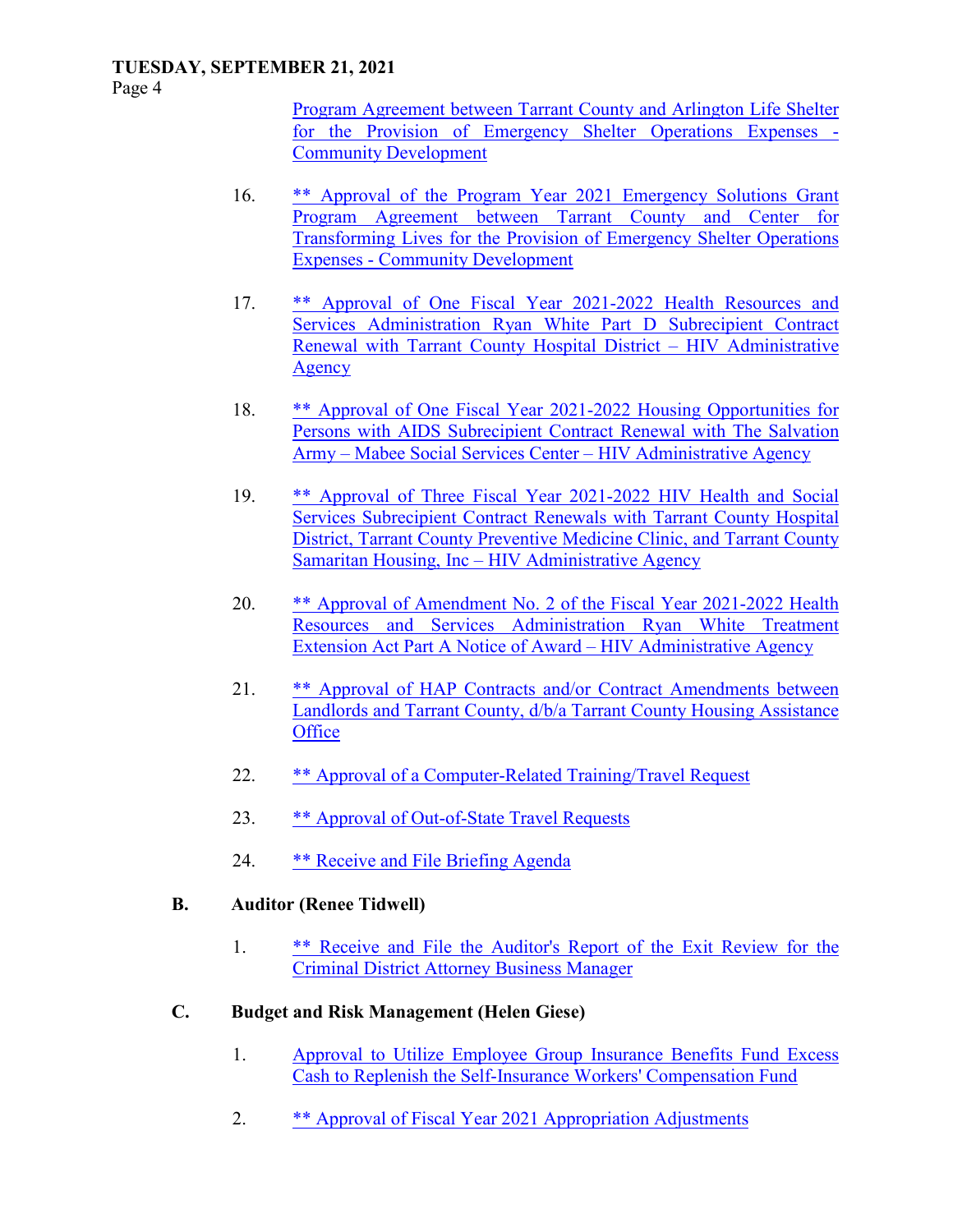Page 5

- 3. \*\* Approval of Exceptions to Fee Schedule for Court Interpreters
- 4. \*\* Receive and File Risk Management Board Minutes September 8, 2021

### **D. County Clerk (Mary Louise Nicholson)**

1. \*\* Receive and File the County Clerk's Monthly Report - August 2021

### **E. Criminal District Attorney (Sharen Wilson)**

 1. \*\* Approval of Contract for Legal Services between Tarrant County, d/b/a Tarrant County Criminal District Attorney's Office and the Tarrant County Hospital District

### **F. Elections Administration (Heider Garcia)**

- 1. Approval of Proposed Pay Rate Increase for Election Judges and Clerks
- 2. Approval of Permanent Branch Early Voting Sites for the Joint General and Special Elections on November 2, 2021
- 3. Approval of Election Day Polling Location Changes for the Joint General and Special Elections to be Conducted on November 2, 2021

### **G. Facilities Management (Marvin Reyes)**

 1. \*\* Approval of Request from A21 Campaign, Inc. to Use the 1895 Courthouse East Side Lawn During the Walk for Freedom on October 16, 2021

### **H. Human Resources (Tina Glenn)**

- 1. Receive and File the Personnel Agenda
- 2. Approval of Leave and Pay Options Related to the COVID-19 Pandemic
- 3. Approval of the Annually Determined Contribution Rate to the Texas County and District Retirement System
- 4. \*\* Approval of Changes to the Table of Organization Information **Technology**

# **I. Public Health (Vinny Taneja)**

1. \*\* Approval to Post a Request for Application for Ending the HIV Epidemic Grant Sub-Award by the Tarrant County Public Health Department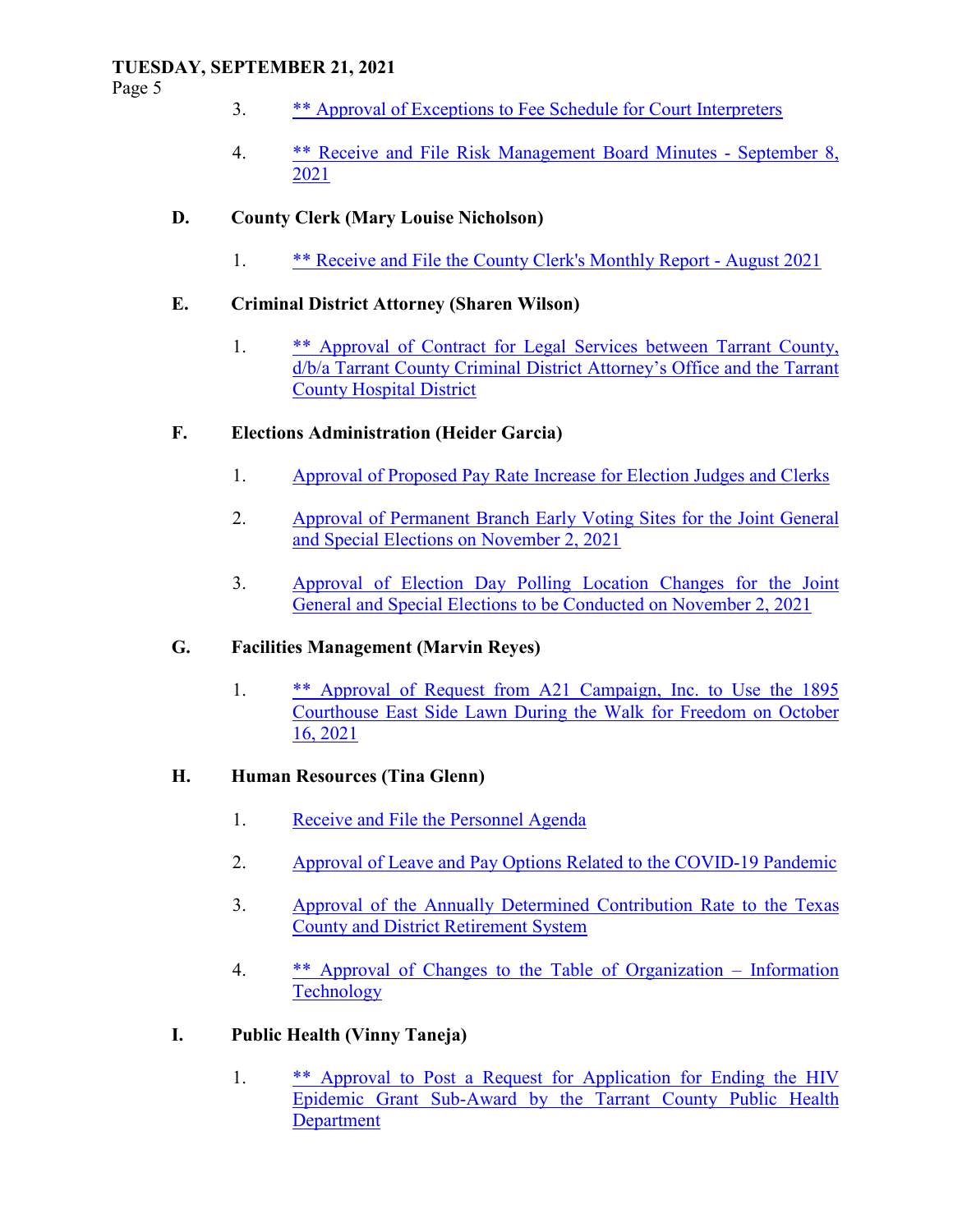Page 6

 2. \*\* Approval to Submit a Grant Application to the Texas Department of State Health Services for the Fiscal Year 2022 Tarrant County Public Health Department Tuberculosis Prevention and Control Program

# **J. Purchasing (Melissa Lee)**

- 1. RFP No. 2021-101 Community Based Detention Services Juvenile Services - Youth Advocate Programs, Inc.- \$70,000.00
	- a) Award Recommendation
	- b) Contract Approval
- 2. Bid No. 2021-142 Annual Contract for Preventative Maintenance and Repair of Air Compressors - Facilities Management - M.S. Air, Inc. - Per Unit Price
	- a) Award Recommendation
- 3. Bid No. 2020-044 Annual Contract for Fitness Center Equipment Human Resources - Fit Supply - \$155.60
	- a) Approve Invoice Payment
- 4. \*\* Bid No. 2019-177 Annual Contract for Copier Maintenance and Supplies - Countywide - Various Vendors - Exercise Second and Final Option for Renewal - Same Firm Fixed Prices
	- a) Contract Renewal
- 5. \*\* HORIZON Lab Systems, LLC HORIZON Laboratory Management Information System - Public Health
	- a) Sole Source Renewal
- 6. \*\* Authorization to Submit Procurement Card Account Application Form to JPMorgan Chase Bank for Tarrant County Procurement Cards for the Sheriff's Office
- 7. \*\* Permission to Take Bids/RFPs

# **K. Sheriff's Department (Bill Waybourn)**

- 1. \*\* Acceptance of a Monetary Donation from One Community USA to Tarrant County Sheriff's Office
- **L. Tax Assessor-Collector (Wendy Burgess)** 
	- 1. \*\* Approval of Property Tax Refunds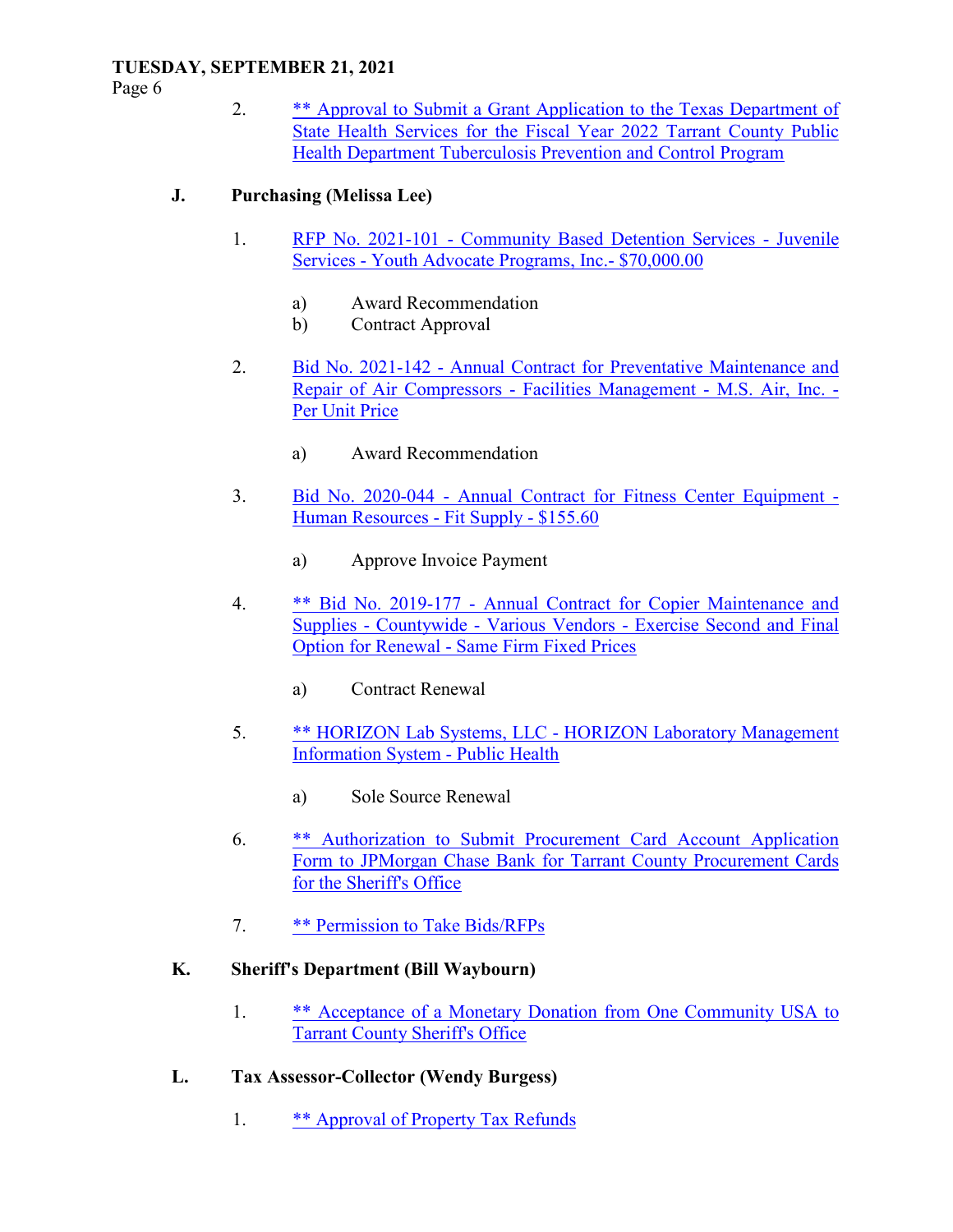Page 7

- 2. \*\* Approval of Amendment to Point of Sale Contract between Tarrant County, d/b/a Tarrant County Tax Assessor-Collector and AAA LLC, d/b/a AAA Texas for Motor Vehicle Registrations
- 3. \*\* Receive and File Tax Office Deputizations

# **M. Transportation Services (Randy Skinner)**

- 1. \*\* Approval of Correction Plat Pyramid Acres, Unit 11 Precinct 1
- 2. \*\* Approval of Interlocal Agreement with the City of Southlake Related to the 2006 Transportation Bond Program
- 3. \*\* Approval of Real Estate Listing Agreements between Tarrant County and Monsoon Realty, LLC to Sell a Surplus Tract of Land Situated in the Josiah Walker Survey, Abstract No. 1604, Located in the City of Keller - Precinct 3
- 4. \*\* Approval of Release of Earnest Money for Austin and Madi Bowen and Approval of a New Unimproved Property Contract and Special Warranty Deed to Marisol M. Reyes Related to the Sale of Surplus Properties Described as an Approximately 11,723 Square Foot Tract of Land Situated in the Josiah Walker Survey, Abstract No. 1604, Tract 6D7R, Known as 1440 Randol Mill Avenue in the City of Keller – Precinct 3

# **N. Appointments to Various Boards**

- 1. Action Concerning Appointments to Tax Increment Finance District **Boards**
- 2. Action Concerning Appointments to Various Boards, Commissions and **Committees**

# **X. APPROVAL OF BONDS AND CERTIFICATES OF SELF-INSURANCE**

**Setting of the official bond or self-insurance amounts and/or approval of bond or certificate of selfinsurance for person elected or appointed in the past 60 days.** 

### **XI. VARIOUS CLAIMS AND ADDENDUM**

 **A. Approval of Claims and Addendum**

### **XII. BRIEFING**

 **A. Current and Emerging Health Issues**

The Public Health Department will update the Commissioners Court on current and emerging health issues in Tarrant County including COVID-19, West Nile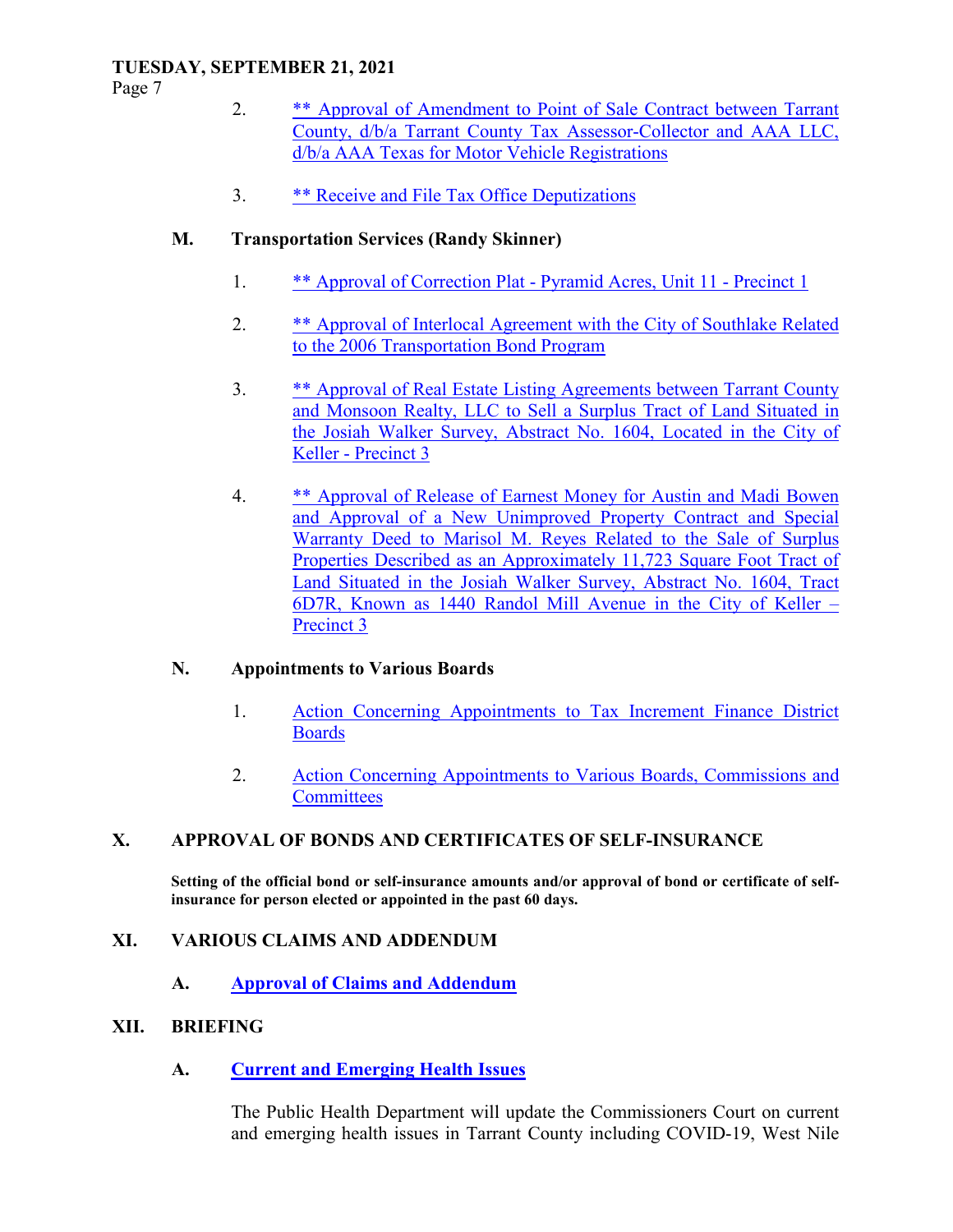Page 8

Virus and Influenza. This will be a standing item on the Commissioners Court Agenda as long as necessary.

### **B. Tarrant County Hospital District Bond Package and District Activities Update**

The Commissioners Court will be briefed on the status of the Tarrant County Hospital District Bond Package and other activities.

### **XIII. ANNOUNCEMENTS AND COMMENTS**

### **XIV. PUBLIC COMMENTS**

### **XV. CLOSED MEETING**

- **A. Pending or Contemplated Litigation** 
	- 1. Ronald Sutherland v. Lane Akin, et al., Civil Action No. 4:19-cv-00216- O
	- 2. Antonette Broadnax v. Tarrant County, Texas; Cause No. 236-316807- 20
	- 3. Paola Mendez CLAIM
- **B. Real Estate Matters**

#### **C. Personnel Matters**

- 1. Position No. 20000109 (Tina Glenn, Human Resources Director)
- 2. Chief Medical Examiner (G.K. Maenius, County Administrator)
- **D. Advice of Counsel**
- **E. Security Related Issues**
- **F. Contract Deliberations**
- **G. Economic Development Prospects**

**Closed Meeting upon completion of Open Meeting or at 10:00 a.m., whichever is later:** 

**(A) to discuss advice about pending or contemplated litigation, a settlement offer, or on a matter in which the duty of the attorney to the County under the Texas Disciplinary Rules of Professional Conduct of the State Bar of Texas conflict with the Texas Open Meeting Act, pursuant to Section 551.071, Texas Government Code;** 

**(B) to deliberate the purchase, exchange, lease, or value of real property, pursuant to Section 551.072, Texas Government Code;** 

**(C) to deliberate the appointment, employment, evaluation, reassignment, duties, discipline, or dismissal of a public officer or employee, or to hear complaint or charge against an officer or**